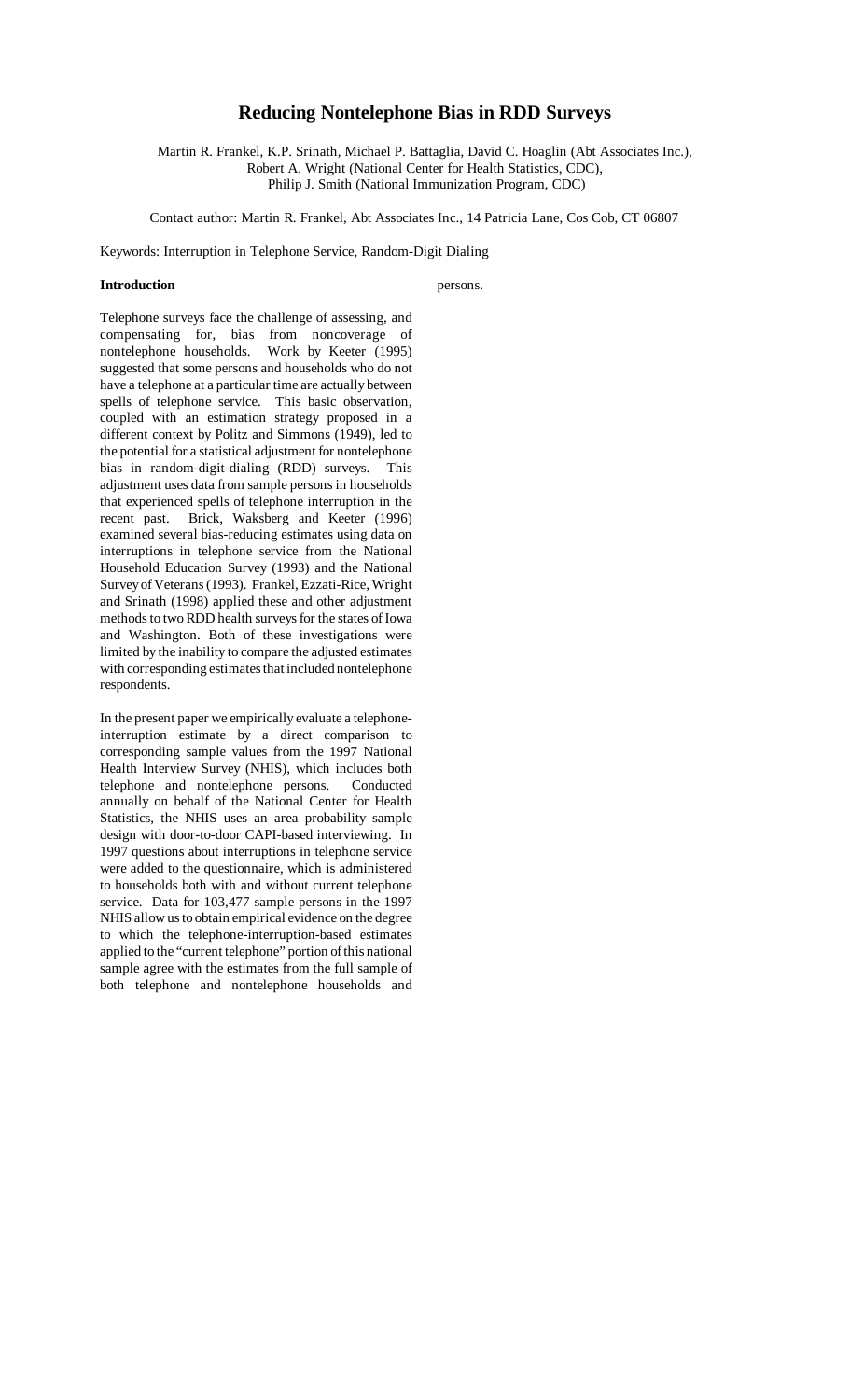#### **Conceptual Framework for Noncoverage Adjustment**

In order to quantify the ability of our proposed estimates to reduce bias associated with non-coverage of nontelephone households, we develop mathematical expressions for the bias associated with these estimates.

The target population of persons in households at the time of the telephone survey can be classified into four groups, as shown in Table 1. Group T/NI contains persons coming from households with telephone service at the time of the survey and no interruption in service of more than one week during the previous year. Group T/I contains persons coming from households with telephone service at the time of the survey but with interruption in telephone service of more than one week during the year. Group NT/I contains persons from households that had no telephone service at the time of the survey but had telephone service at some time during the year (for a certain period or periods); and, finally, Group NT/NI contains persons from households with no telephone service during the entire year. Let the number of households in each of these groups be as shown in Table 1.

The population numbers in the cells are generally unknown, though we may know or reliably estimate the numbers of telephone and nontelephone households and persons in the population. Let  $N$  be the size of the total population. Let  $N_t$  be the number of telephone households. When we select a sample of households through RDD, we have a sample only from the telephone households. Let the sample size be  $n_t$ . Assume that we are interested in estimating a certain population proportion (e.g., the proportion of persons who did not get medical care for cost reasons last year). Let this proportion in the population in the four cells be as shown in Table 2.

We are interested in estimating *P,* which can be written as

$$
P' \frac{N_{t1} P_{t1} \% N_{t2} P_{t2} \% N_{o1} P_{o1} \% N_{o2} P_{o2}}{N}.
$$

*P* can also be written as

$$
P' \frac{N_t P_t \% N_o P_o}{N}
$$

where  $P_t$  and  $P_o$  are

$$
P_t \frac{N_{t1} P_{t1} \% N_{t2} P_{t2}}{N_t}
$$

$$
P_o' \frac{N_{o1} P_{o1} \% N_{o2} P_{o2}}{N_o}.
$$

#### **Bias in Poststratification**

If we obtain a sample from the elements of the population that have a telephone at the time of the survey and if we adjust the base sampling weights to the full known population totals, we obtain the usual telephone-sample estimate. That is, the sample estimate is based on a telephone sample projected to the total (telephone and nontelephone) population. Let the sample estimate of the proportion of interest based on the sample of telephone households be  $p_t$ . We have

$$
E(p_i)^{\mathsf{T}} P_i.
$$

The bias in using  $p_t$  as an estimate of  $P$  is

$$
B(p_t)^{\mathsf{T}} P_t \& P.
$$

This can be written as

$$
B(p_t)^{\prime} \frac{N_o}{N} (P_t \& P_o). \tag{1}
$$

Thus, the bias of the telephone-sample estimate is a function of the proportion of nontelephone households in the population at the time of the survey and the difference in the proportion of interest between telephone and nontelephone households.

**Full Weight Adjustment for Noncoverage and Bias Reduction**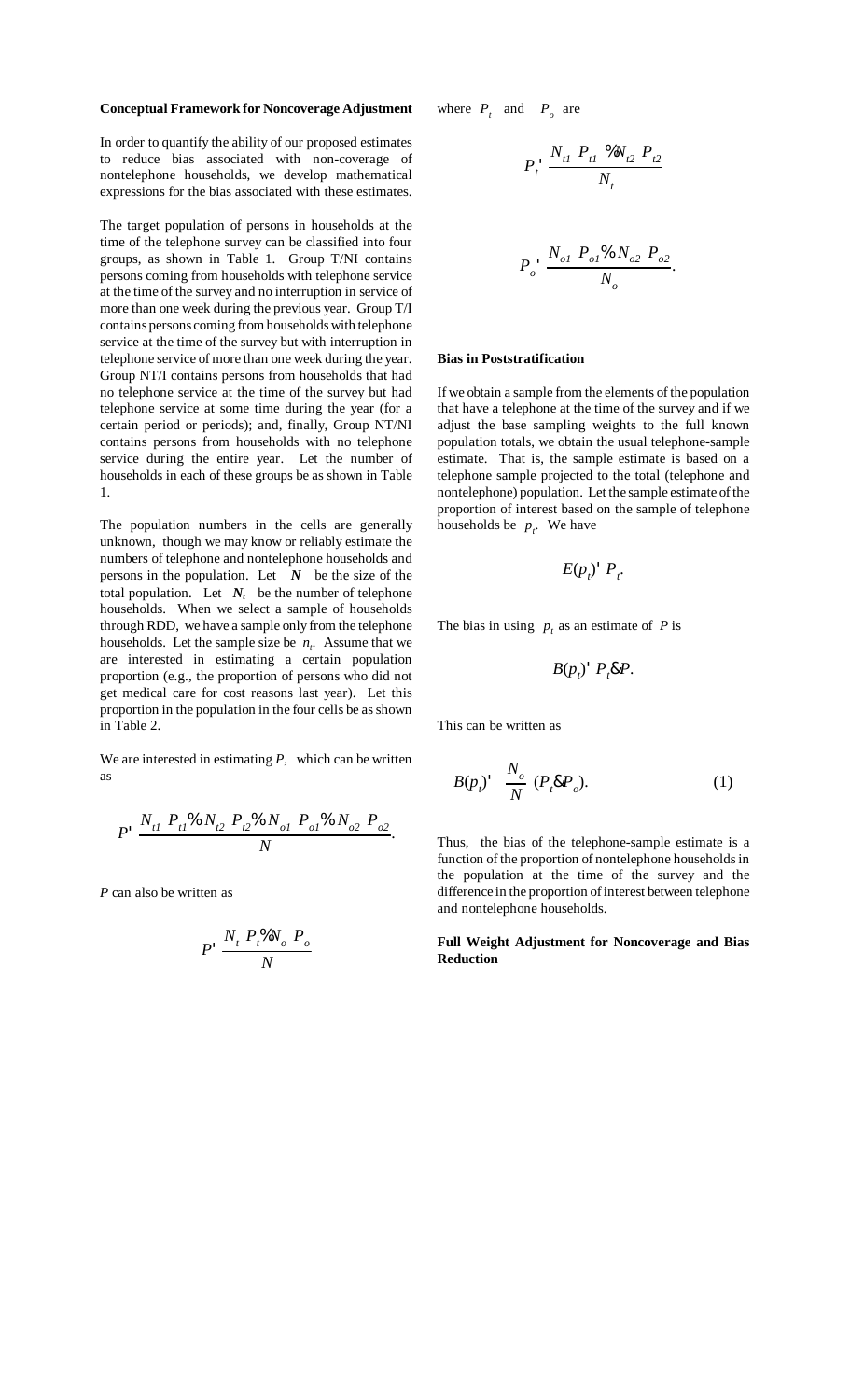Let the number of persons coming from households in the sample with no interruption in telephone service during the year be  $n_{t}$ . Let  $p_{t}$  be the proportion of interest for this group. Let  $n_{t2}$  be the number of persons from households with interruption in telephone service and  $p_{t2}$  be the corresponding estimate. Let  $N_t$ be the number of persons in telephone households and  $N<sub>o</sub>$  be the number of persons in nontelephone households at the time of the survey. As indicated earlier, these population sizes either are known or can be estimated, either from the survey or from alternative sources.

Let  $\hat{N}_{12}$  be the weighted estimate of  $N_{12}$ , the number of persons coming from households with telephones and interruption in telephone service.

Form the two totals  $N_i \& \hat{N_i}$  and  $N_o \& \hat{N_i}$  $t_2$ . We compute an overall estimate of the proportion of interest in the population  $\hat{P}$  as follows. First, we multiply the proportion of interest obtained from the sample of persons in telephone households and the estimated number of persons in telephone households without interruption. This gives an estimate of the number of persons in telephone households without interruption with the characteristic of interest. Then we multiply the proportion of interest for persons in telephone households with interruption and the estimated number of persons in nontelephone households and telephone households with interruption. This gives an estimate of the number of persons in nontelephone households and telephone households with interruption with the characteristic of interest. The sum of the two estimates divided by the estimated number of persons in the population gives an estimate of the overall proportion of interest in the population. We refer to this estimate as the *full-weightadjustment estimate* (FWAE). That is,

$$
\hat{P} \cdot \frac{(N_t \& \hat{N}_{t2}) P_{t1} \mathcal{N}(N_o \mathcal{N}_{t2}) P_{t2}}{N}.
$$

The bias in  $\hat{P}$  is

$$
B(\hat{P}) \quad E(\hat{P}) \& P \quad E_1 E_2(\hat{P}) \& P
$$

where  $E_2(\hat{P})$  is the conditional expectation over samples in which the two subsample sizes (number of persons with and without interruption) are fixed. Substituting for  $E_2(\hat{P})$  and taking the expectation, we get

$$
B(\hat{P})^{\dagger} \frac{N_o}{N} (P_{t2} \& P_0). \tag{2}
$$

Compare (2) with (1). Now the bias is the proportion of nontelephone households multiplied by the difference between the proportion of interest for telephone households with interruption and the corresponding proportion for nontelephone households. There is a reduction in the bias if this difference is smaller than the difference in rates between telephone and nontelephone households.

Further, we can express the difference in (2) as the sum of two differences. That is, (2) can be written as follows by substituting for  $P<sub>o</sub>$  using its definition:

$$
B(\hat{P}) \stackrel{N_o}{N} = \frac{[N_{ol}(P_{t2} \& P_{ol})\%N_{o2}(P_{t2} \& P_{o2})]}{N_o} \quad . \quad (3)
$$

If we assume that the two interruption groups (one with telephone service at the time of the survey and the other without telephone service) are similar, that is  $P_{t2}^{\prime}P_{t2}$ , then the expression for the bias reduces to

$$
B(\hat{P})^{\dagger} \frac{N_{ol}}{N} (P_{t2} \& P_{ol}). \tag{4}
$$

This bias is smaller as it involves only the proportion of permanent nontelephone households and the difference between the proportion of interest for persons in telephone households with interruption and persons in nontelephone households without interruption. Of course, the assumption that the two interruption groups have the same mean implies that the characteristics of interest are independent of the length of interruption, which may not be true. But if we use a Politz-Simmonstype approach (Politz and Simmons, 1949) in which the weights are based on the length of interruption, then the expected value of such a weighted mean could be closer to the mean for those without telephones and with interruption, in which case the bias will be closer to expression (4).

### **Examination and Evaluation of the Full-Weight-Adjustment Estimate**

In order to understand how and why the proposed weighting adjustments will lead to reduced bias, we seek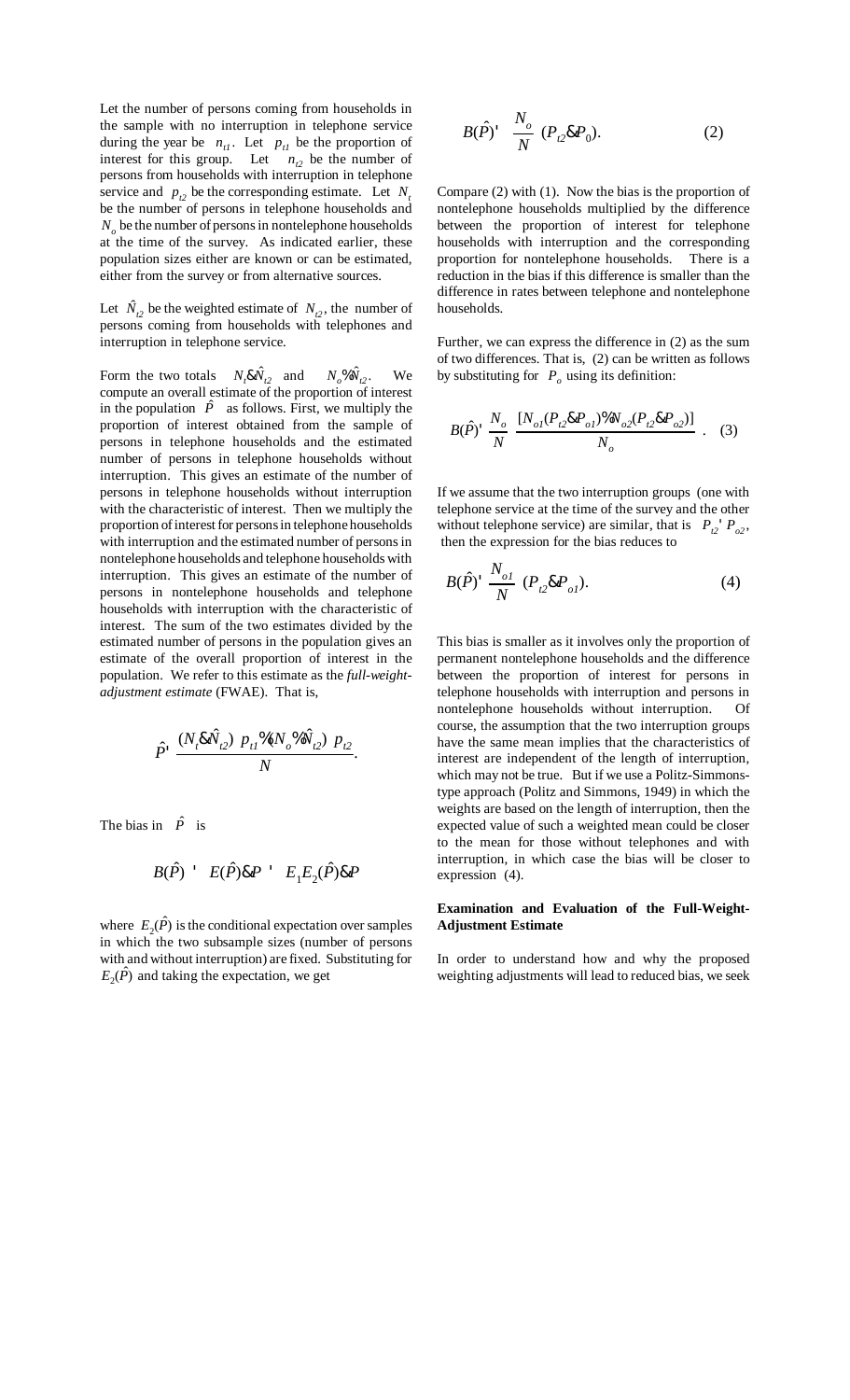a data set that allows us to examine the following subpopulations with respect to various characteristics that might be subjects of a survey. These subpopulations, which are aggregations of the four groups defined earlier, are

- 1. Persons in telephone households with or without interruption.
- 2. Persons in nontelephone households with or without interruption.
- 3. Persons in telephone households with interruption
- 4. Persons in nontelephone households without interruption
- 5. Persons in nontelephone households with interruption.

We want to examine whether the absolute difference (with respect to these characteristics) between subpopulations 1 and 2 is greater than the absolute difference between subpopulations

3 and 2. We will also look at the differences between subpopulations 3 and 5 and subpopulations 3 and 4.

We compute the proposed full-weight-adjustment estimate and compare that estimate to the traditional telephone-only estimate, which does not involve weight adjustment, for noncoverage of nontelephone households. We also examine an estimate that uses a sample from subpopulation 3 as a proxy for persons in subpopulation 5 only (not subpopulations 4 and 5 together). We call this latter estimate as the *partialweight-adjustment estimate* (PWAE). It does not adjust for persons in subpopulation 4 who come from nontelephone households without interruption (i.e., households with no telephone service during the entire year).

### **Empirical Evidence and Evaluation of Interruption Estimates**

The initial data files for the 1997 National Health Interview Survey include the demographic characteristics of the sample persons, as well as some information on medical care and work activity. As in Tables 1 and 2, the sample can be divided into four cells based on the presence of a working telephone in the household at the time of the interview and whether the household experienced an interruption in telephone service greater than one week but less than one year. Table 3 gives weighted (using the preliminary NHIS weights) estimates for five person-level characteristics for each of the four cells. The weighted sample is distributed as follows:

Telephone/No Interruption = 93.27%,

Telephone/Interruption  $= 2.19\%$ ,

No Telephone/ Interruption =1.81% and No Telephone/No Interruption = 2.73%.

Note that 40% of households without a telephone at the time of the NHIS interview had phone service at some point during the prior 12 months. Only 2.73% of the entire population was without telephone service for the entire 12-month period prior to the NHIS interview. Alternatively, we may split the population at the time of the survey into three groups. The first group consists of persons who had telephone service during the entire 12 month period (93.27%). The second group consists of persons who had phone service for only part of the prior 12 months (4.00%). The third group consists of persons who had no telephone service during the past 12 months (2.73%). In the 1997 NHIS the third group is the smallest of the three. In an RDD survey, we have samples from the first two groups and no sample from the third group.

The table indicates that persons residing in telephone households with an interruption in telephone service are much more similar to those without a telephone than to persons in telephone households with no interruption.

Table 4 shows weighted estimates for telephone persons (at the time of the survey), nontelephone persons (at the time of the survey), and all persons, and our proposed partial-weight-adjustment estimate and full-weightadjustment estimate, both based on data from households with interruption in telephone service. The estimate for all persons (from the full 1997 NHIS sample) provides a standard for assessing bias in other estimates.

Table 5 compares the noncoverage bias in the usual telephone estimate, the partial-weight-adjustment estimate and the full-weight-adjustment estimate. For example, for the characteristic "Did not get medical care for cost reasons in the past 12 months," the sample estimate for all persons (telephone and nontelephone) is 4.49%. For the telephone portion of the sample, the corresponding estimate is 4.14%. This is a bias of 4.14-  $4.49 = -0.35\%$ . The corresponding partial-weight- and full-weight-adjustment estimates are 4.26% and 4.43%, respectively. Thus, the partial-weight-adjustment estimate has a bias of  $4.26-4.49 = -0.23\%$ , and the fullweight-adjustment estimate has a bias of 4.43-4.49 = - 0.06%. As shown in Table 5, the partial-weightadjustment estimate reduces the bias somewhat, but the full-weight-adjustment estimate reduces bias even further.

Table 6 also shows the percentage of bias from noncoverage of nontelephone households that is eliminated with the partial-weight- and full-weight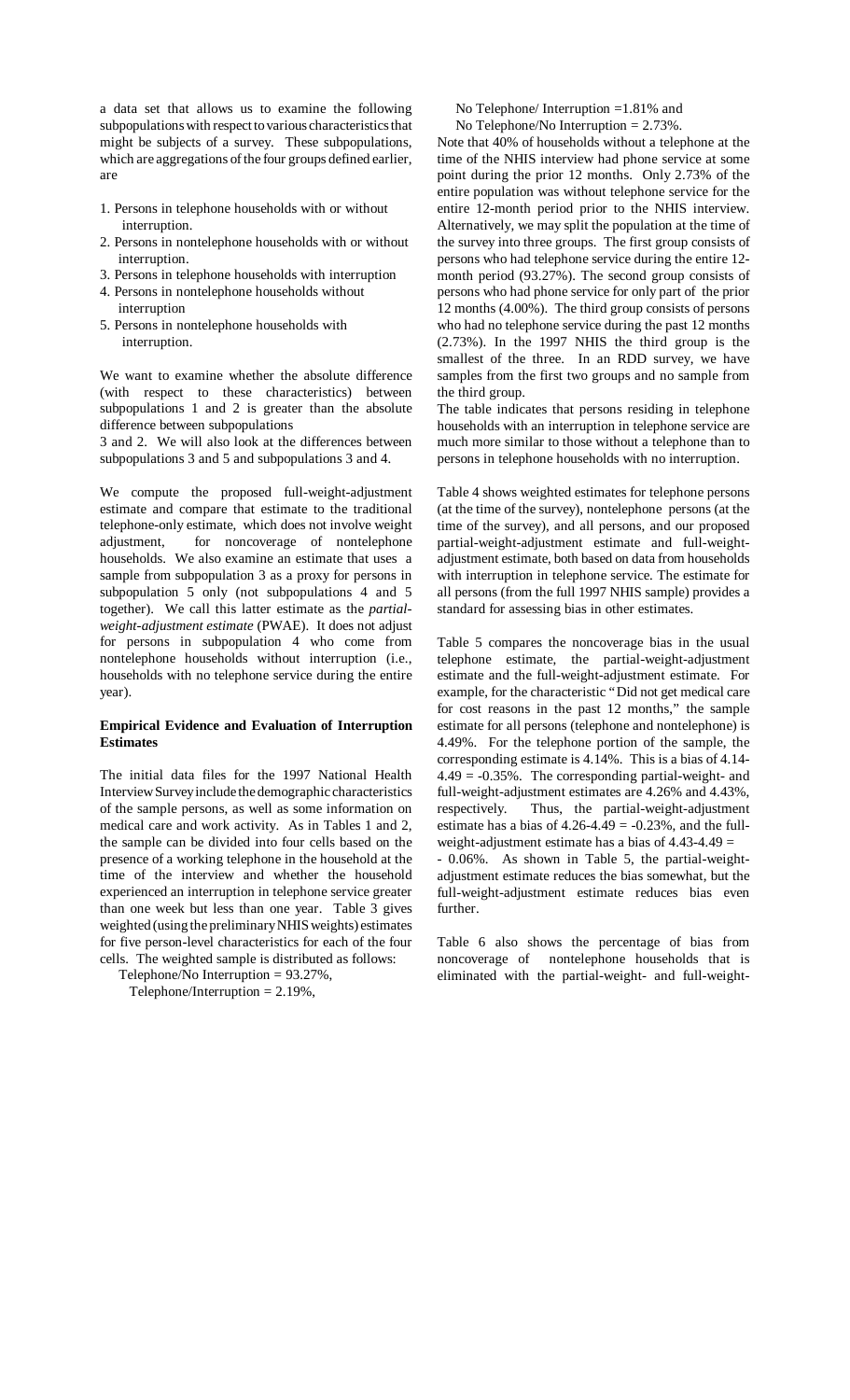adjustment estimates. The full-weight-adjustment estimate is clearly superior to the partial-weightadjustment estimate. For the characteristics examined, the average reduction in bias associated with nontelephone coverage is approximately 83%, and the minimum reduction is 65%. Though more variables and surveys should be examined, this is a clear indication that using interruption in telephone service in estimation provides a powerful tool for the substantial reduction of bias from noncoverage of nontelephone households.

In practice, most telephone surveys utilize complex weighting adjustments involving poststratification (often implemented by raking) to a number of population characteristics. To assess the impact of poststratification on bias reduction, we poststratified the telephone estimate and the two weight-adjustment estimates, using the 88 age by sex by race/ethnicity poststratification cells from the 1997 NHIS. Even with poststratification, the telephone estimate tends to have the largest bias, and the full-weight-adjustment estimate tends to have the lowest bias.

#### **Conclusions, Recommendations and Further Research**

This paper presents the first empirical evidence that using interruption in telephone service in estimation provides a powerful tool for the substantial reduction of bias from telephone noncoverage. More work is necessary to fully explore and examine the exact form of this adjustment and the behavior of the various estimates over a broad range of variables and surveys. We plan to pursue several areas using the NHIS data.

First, we will examine the bias reduction associated with the full-weight-adjustment estimate over a broader group of variables. We will also examine the mean squared error (variance added to squared bias) of our estimates. Because more weighting generally increases variance, we expect the more-complex interruption-based weighting procedures to present a range of trade-offs between bias and variance.

Following the basic ideas of Politz and Simmons, we plan to examine estimates that use weighting based on duration of interruption in telephone service. Finally, we will also examine the behavior of the methods for certain domains of study (e.g., children 19-35 months) and subclasses of both the total sample and these domains. We also plan to examine use of the interruption-in-telephone-service estimators in the National Immunization Survey (NIS), a CDC-sponsored RDD survey that produces annual vaccination estimates for children age 19-35 months in 78 geographic areas

consisting of the 50 states and 28 urban areas.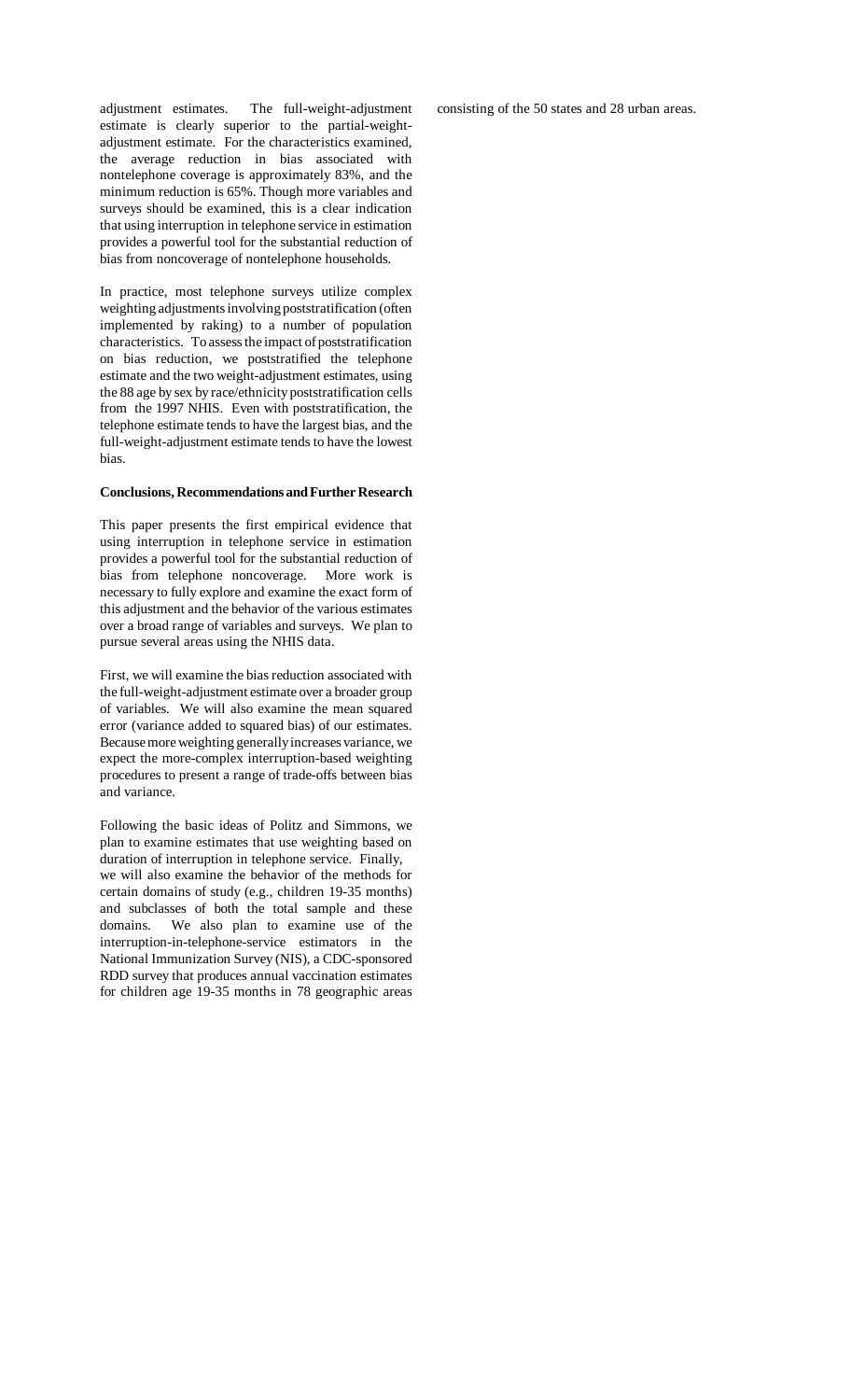### **References**

Brick, J., Waksberg, J., and Keeter, S. (1996). Using Data on Interruptions in Telephone Service as Coverage Adjustments, *Survey Methodology*, Vol. 22, 185-197.

Frankel, M., Ezzati-Rice, T., Wright, R., and Srinath, K.P. (1998). Use of Data on Interruption in Telephone Service for Noncoverage Adjustment, *1998 Proceedings of the* 

*Section on Survey Research Methods, Alexandria*, VA: American Statistical Association, 290-295.

Keeter, S. (1995). Estimating Noncoverage Bias from a Phone Survey, *Public Opinion Quarterly*, 59, 196-217.

Politz, A., and Simmons, W. (1949). An Attempt to Get the "Not-at-Homes" into the Sample Without Call-Backs, *Journal of the American Statistical Association*, 44, 9 31.

| <b>Interruption Status</b> | Telephone Status at the Time of the Survey | Total               |             |
|----------------------------|--------------------------------------------|---------------------|-------------|
|                            | Telephone                                  | No Telephone        |             |
| No Interruption            | (T/M)<br>$N_{t}$                           | (NT/NI)<br>$N_{ol}$ | $N_{\rm s}$ |
| Interruption               | (T/I)<br>$N_{t2}$                          | (NT/I)<br>$N_{o2}$  | $N_{2}$     |
| Total                      | IV.                                        | N.                  |             |

## **Table 2: Population Proportion by Telephone Status and Interruption Status**

| <b>Interruption Status</b> | Telephone Status at the Time of the Survey | Total    |  |
|----------------------------|--------------------------------------------|----------|--|
|                            | Telephone                                  |          |  |
| No Interruption            | $P_{t1}$                                   | $P_{ol}$ |  |
| Interruption               | $P_{t2}$                                   | $P_{a2}$ |  |
| Total                      |                                            |          |  |

# **Table 3: Weighted Estimates for Five Characteristics by Interruption Group**

| Interruption Group           | Did not get<br>medical care<br>for cost<br>reasons in<br>past 12<br>months<br>(% ) | Looking<br>for work<br>last week<br>$(\%)$ | Race of<br>person is<br>black $(\%)$ | Age of<br>person is<br>less than 5<br>years $(\%)$ | Education of<br>person is<br>bachelor's<br>degree<br>(% ) |
|------------------------------|------------------------------------------------------------------------------------|--------------------------------------------|--------------------------------------|----------------------------------------------------|-----------------------------------------------------------|
| Telephone/No Interruption    | 3.99                                                                               | 1.83                                       | 11.40                                | 7.01                                               | 9.77                                                      |
| Telephone/Interruption       | 10.56                                                                              | 7.31                                       | 24.22                                | 12.39                                              | 4.33                                                      |
| No Telephone/Interruption    | 10.36                                                                              | 9.81                                       | 29.04                                | 15.43                                              | 1.40                                                      |
| No Telephone/No Interruption | 12.73                                                                              | 5.36                                       | 26.32                                | 11.42                                              | 1.52                                                      |